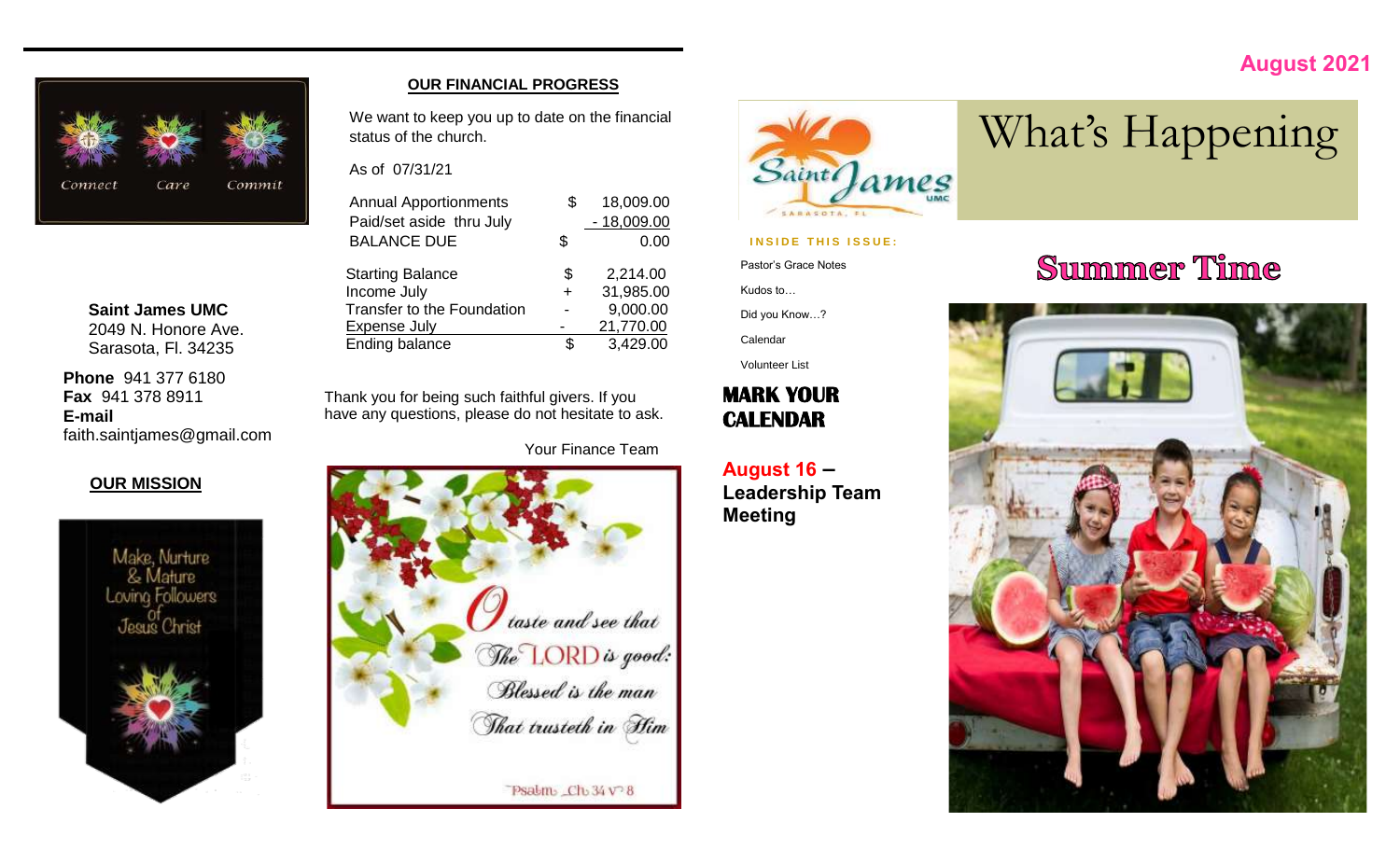Train up a child in the way he should go; even when he is old he will not depart from it. Proverbs 22:6

Happy August! I am so excited that we get to go camping again. And I am really excited about our theme this year, "Apologetics." Apologetics is from the Greek word Apologia which means defense. Apologetics is therefore a defense of the faith, the Christian faith to be exact. Many have asked why we need to learn this at our age and this month, as we get started, I am going to share with you 3 main reasons why it is important.

### **Reason #1: Welcome to a Post-Christian world**

When I grew up, everyone knew Jesus, believed in Jesus, and went to church. We just knew everyone was a Christian. **That is** *NOT* **the case today.** Are you aware that being part of church or going to worship doesn't even make it to the top 10 things someone will think about doing during the week? I am not sure if it makes any list at all for most folks. The days of everyone being a believer are gone. And there are numerous philosophies that have taken over for religion, so Christianity isn't even needed, or so some think. We live in a world more like when Paul lived than when we grew up. The world is in a "Post-Christian" phase and needs us to be able to defend the faith as passed down for thousands of years.

## **Reason #2: We want younger families to join the church**

That's great. But we will have a severe communication gap if we do not learn their lingo and their world view. I am not saying they have it all right but unless we understand it, how will we ever be able to engage these world views with the Biblical truth of Jesus. So, we do it because the Bible [who commands we instruct the next generations] tells us to do it. It is not easy at our age to learn new things, but God, through the power of the Holy Spirit will help us so we can be the witnesses and apologists for Christ.

**Reason #3: If we take loving our neighbor seriously, we should care where their eternity is spent.** For the first time in hundreds of years we have generations who have not even heard the Good News of Jesus or have heard a tainted version tied to American politics. And there are several things that get in the way of them being able to hear the Good News of God, Jesus, and the Holy Spirit. Those things that get in the way are what we are going to learn about this month. Then we can learn how to listen, discern questions to ask so we can help someone critically think through their philosophies leading to an encounter with Christ.

So, there you have it. Three very important reasons we are going to study apologetics. Brothers and sisters, we need to trust God's power in us to get the job done. And another perk will be, your own faith will become more solidified upon the Rock through these lessons.



See you on the Camp Site, Pastor Shirley



We have had a great response signing up for the May, June and July Prayer Walks. Thank you to all who signed up and walked/drove the neighborhoods. A part of our mission is to reach out to others and bring them to Jesus.



For those of you are aren't already in a small group, two additional days and times are being offered during the month of August to coordinate with our **Mama Bear Apologetics** series we are studying during worship.

**Tuesdays at 2 pm via Zoom** – please contact the office to sign up so you may receive the link to connect to the session.

**Wednesdays at 2 pm** – please contact the office to sign up. This group will be meeting in person in the church library.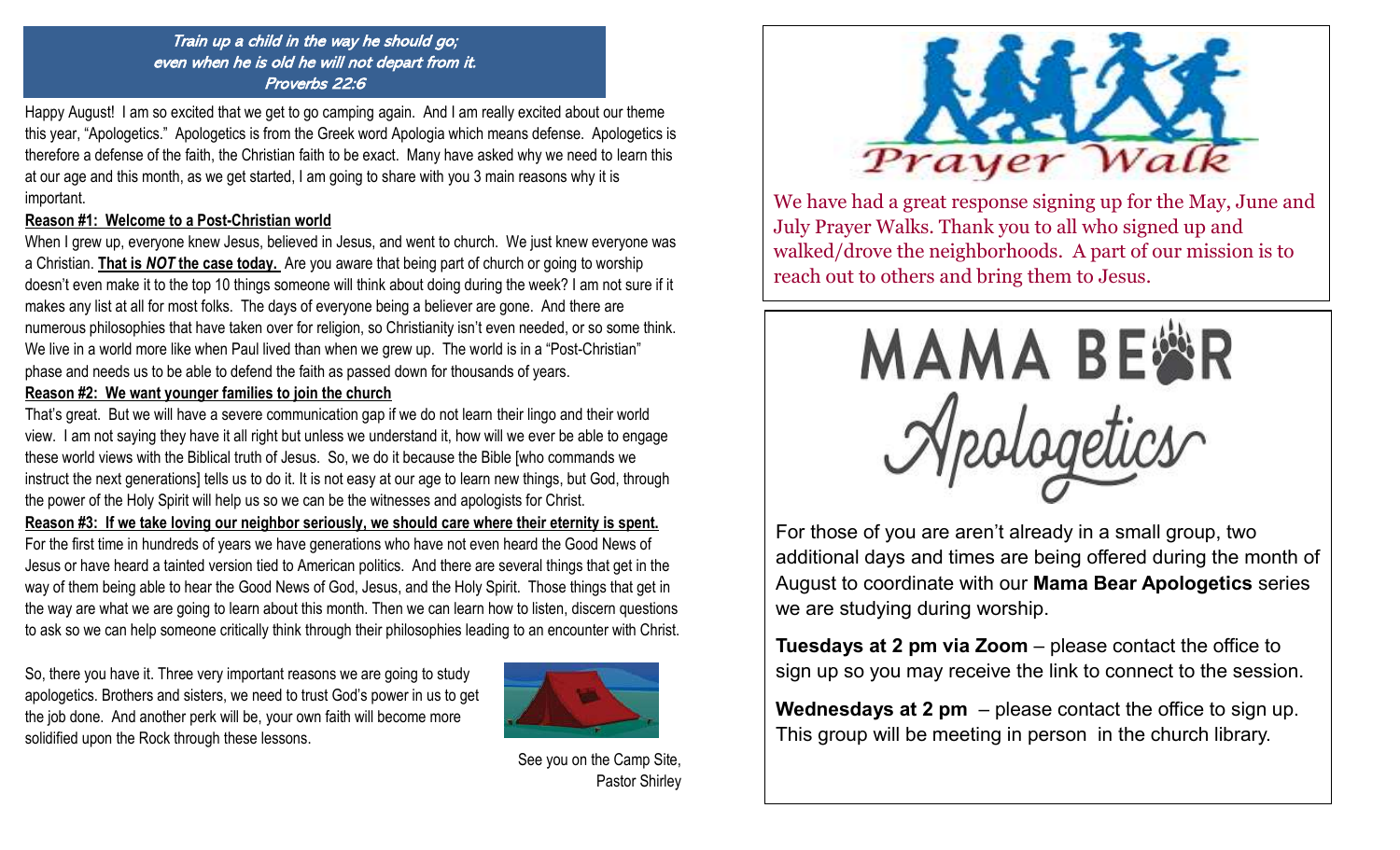

**Connect** – To be a family of believers who connect to God and each other.

**Care** – To shine the light of Christ and welcome all we encounter encouraging worship, life groups, and spiritual growth.

**Commit** – To grow in faith through service to others both locally and globally.

## **CORE VALUES:**

## **Loving Relationships:**

Honest & loving relationships: With God through a worshipful attitude and prayer. With others through acceptance and grace to all.

## **Spiritual Growth**

Grow with the help and guidance of the Holy Spirit in a biblically centered, nurturing environment.

## **Compassionate Service**

Offering help to others with humility and mutual respect.

## **Teamwork**

Accomplish ministry in the context of relationships.

## **We Are A Praying People!**

Please remember the following in your prayers this month.

• Bishop & Mrs. Carter, Rev. & Mrs. Thom Schafer, President Biden and Gov. DeSantis, all of our elected officials, Pastor Shirley & Rod, our staff, our church leaders, our Cub Scouts, Jan & Pete Dougherty, Sara Fleming, Jean Flugel, Patti Fortin, Richard & Lucy Gabriel, Betty Galvez, Otto & Jan Guenther, Margaret Hackett, Bill & Bernice Highberger

## The prayer focus for August will be:



- **God directed ministries**
- **Growth in music program**

Please pray for these things daily throughout the month.



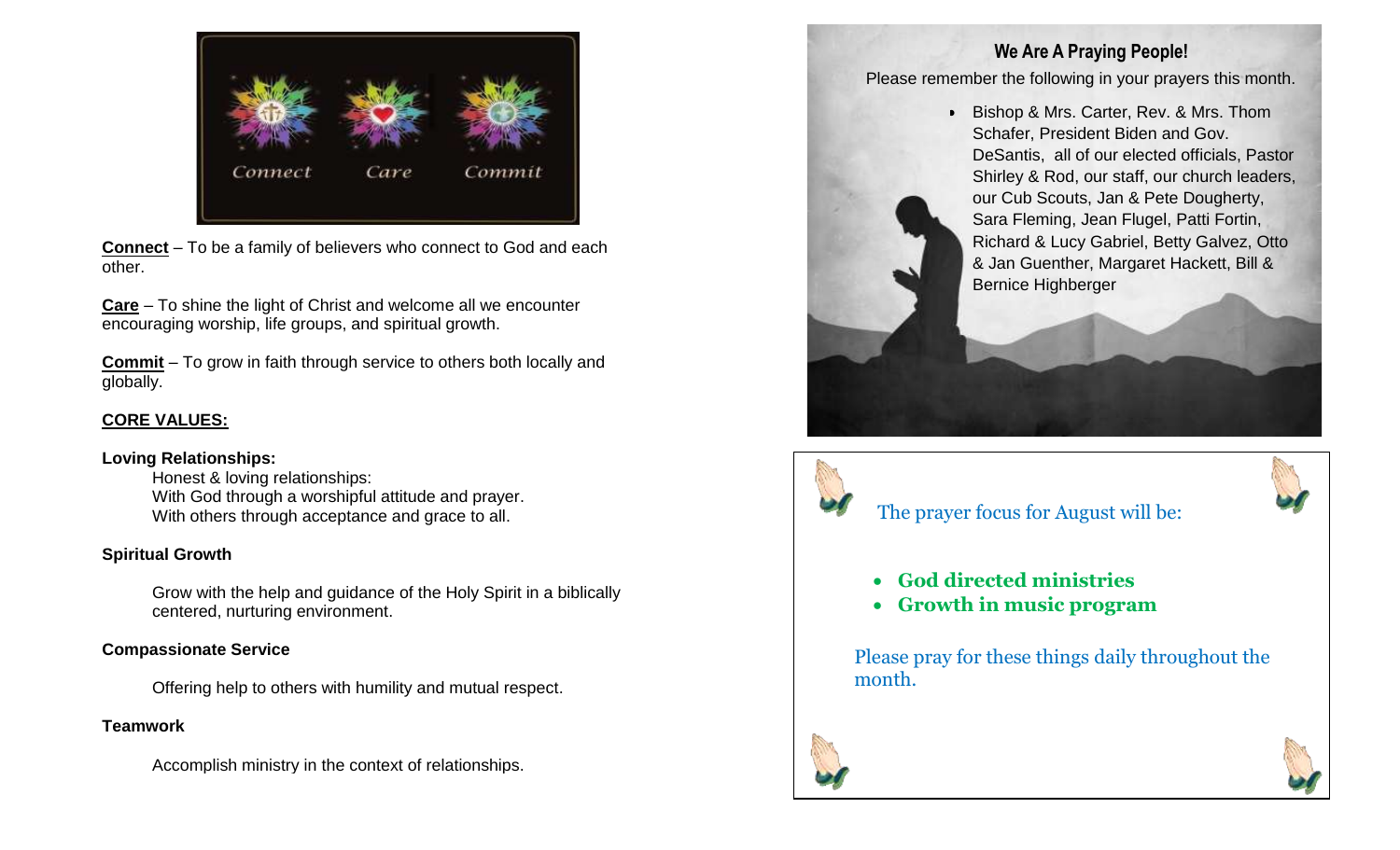

Please remember to bring items for the Mayor's Feed The Hungry Program and place those items in the grocery cart in the narthex. Also, you may drop them off in the office during office hours Mondays, Tuesdays and Wednesdays between 10 am and 2 pm.

Thank You!



| <b>Bill Johnson</b>      |
|--------------------------|
| <b>Kandy DeWitt</b>      |
| <b>Bill Wheeler</b>      |
| <b>Bonnie Kitzmiller</b> |
| <b>Harriett Newcomb</b>  |
|                          |

Birthdays in August



## Anniversaries in August



**August 11 David & Pat Dixon August 21 Eugene & Bonnie Kitzmiller August 29 Ron & Cyndi Andrasi**

**\*\* If you know someone is having a special year birthday (90+) or special anniversary (25, 30, 35 etc.) year please let the office know.** 

 **Thank You!**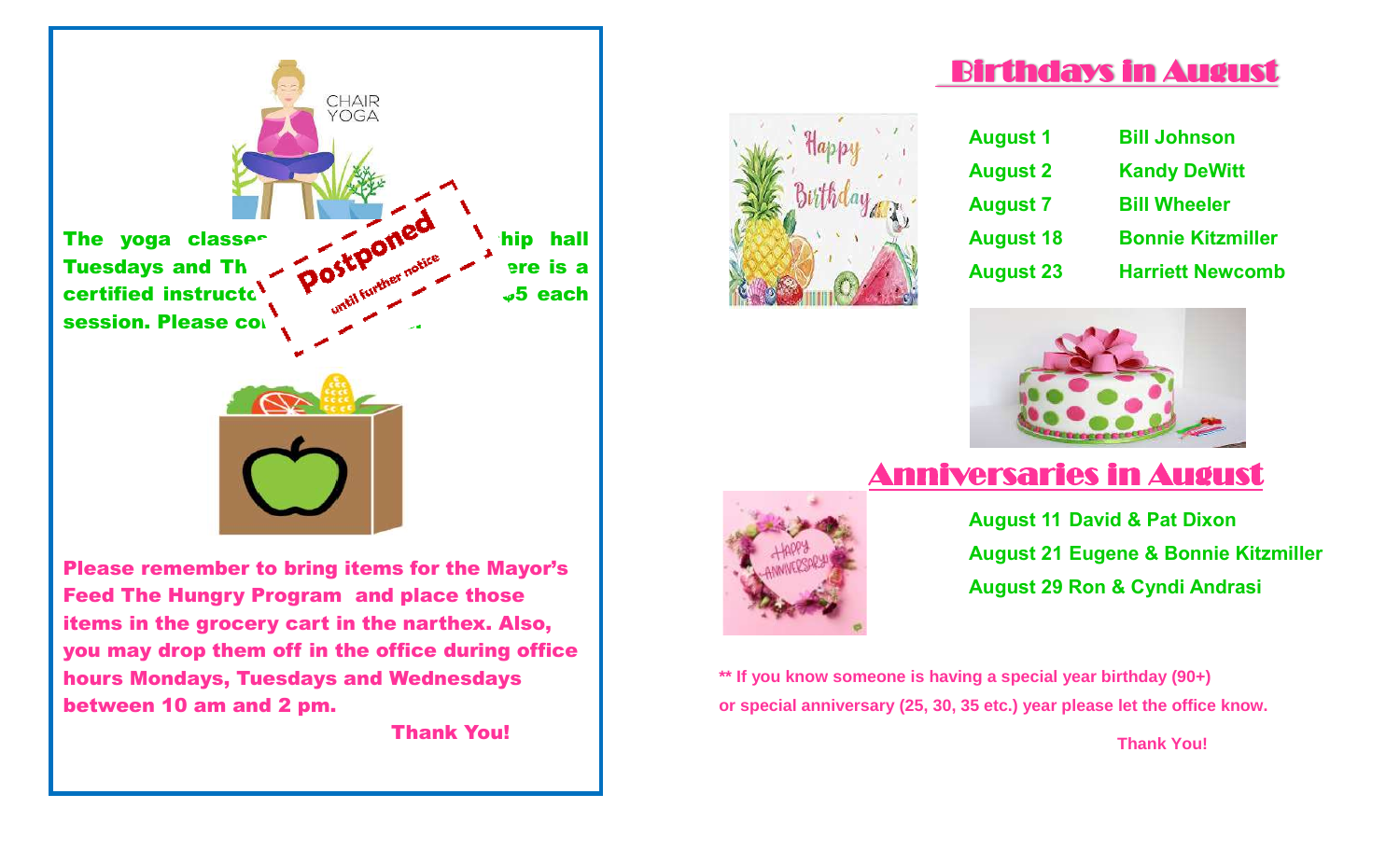

## **2021 Shepherds**

| Sennie Lansdowne - Head Shepherd |             |  |  |  |  |  |  |
|----------------------------------|-------------|--|--|--|--|--|--|
| Aija Ball                        | $(A - Bn)$  |  |  |  |  |  |  |
| Rose & Bill Johnson              | $(Bo - D)$  |  |  |  |  |  |  |
| <b>Judy Snodgrass</b>            | $(E - Ha)$  |  |  |  |  |  |  |
| Cyndi Andrasi                    | $(He-J)$    |  |  |  |  |  |  |
| <b>Beatriz Lowery</b>            | $(K - Mc)$  |  |  |  |  |  |  |
| Marcia & Cecil Mulvaney          | $(Mi-N)$    |  |  |  |  |  |  |
| <b>Nancy Winding</b>             | $(O - Z)$   |  |  |  |  |  |  |
| <b>Bonnie Kitzmiller</b>         | (Snowbirds) |  |  |  |  |  |  |



## Kudos this month go to

…Cyndi Andrasi and Karen Kehrli for preparing the power point for Sunday worship

…the musician and vocalists for enhancing our worship services

## **2021 Leadership Team**

**Trustees** Judy Shannon, Mike Barbour, Sara Fleming, and Jean Flugel

**Finance** Sennie Lansdowne, Fred Fowler, Bill Johnson and Bill Schroff

**SPRT** Cyndi Andrasi, Pat Dixon, Chip Newberger and Judy Snodgrass

**Lay Leader** Dave Strait

**Nurture Team Leader** Pat Dixon

**Outreach Team Co-Leaders** Kathy Barbour & Karen Kehrli

**Lay Delegate** Dave Strait



 A **BIG THANK YOU** to the congregation for the wonderful response to support the students of Booker Middle School once again as the school year begins. You have done such an awesome job providing school supplies at the beginning of the school year and snacks throughout the year. Haley and the students are very grateful.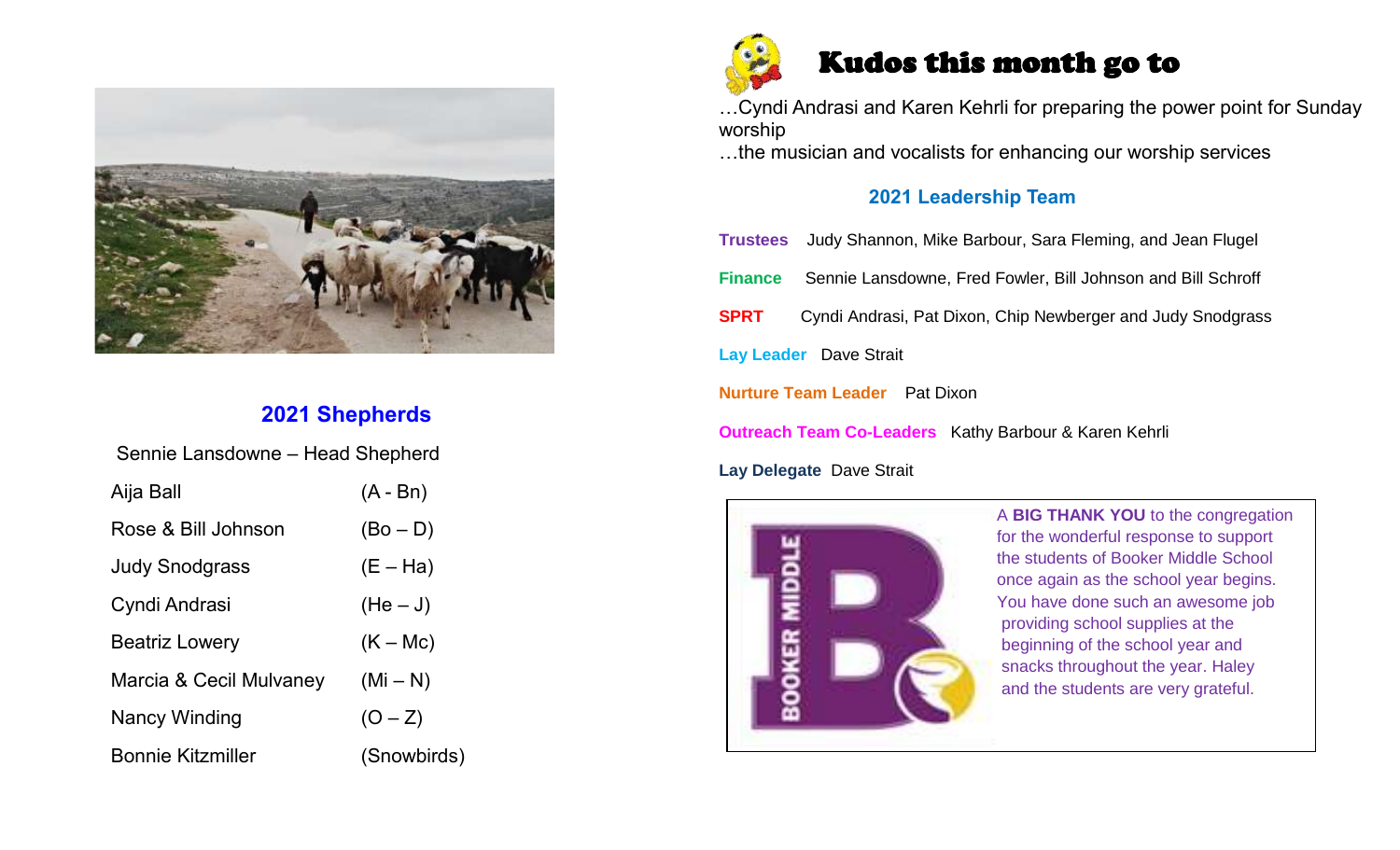# Did you know…?

- Because of your hospitality the two choruses who rehearse at Saint James will be returning for their rehearsals in the fall.
- Because of your generosity we have paid/set aside 100 % of our apportionments for this year in just 7 months!
- Because of your faithfulness, we are making a difference in the community
- that surrounds us.
- God is moving in wonderful ways. We just wanted to make sure you knew!



 Kingdom Kids - We welcome all children and grade) to our "Kingdom Kids" class at 10:00 a.m. during the worship service.

We also have an \*Adult Class that meets

 before Worship please join them at 8:45 in the west wing room 310.

 \*Classes for the adults will resume in the fall. See you then!



# **Remnant Café**

The Remnant Café is an outreach project of The Remnant Church. They are open four days per week and among the many things they provide for the clients are hot showers and clean clothes. We at Saint James assist with that part of their outreach by twice each year providing shower and laundry items. Think of the people that are blessed by this ministry and how much it means to know others care for them. Thank you for always providing what you are able to help this outreach for not only our church but the Remnant Café.



I want to thank everyone for all their prayers, texts, phone calls, all the cards, the meals and the flowers I have received during my last two surgeries. I appreciate it greatly and love you all!

> *Love, Marcia*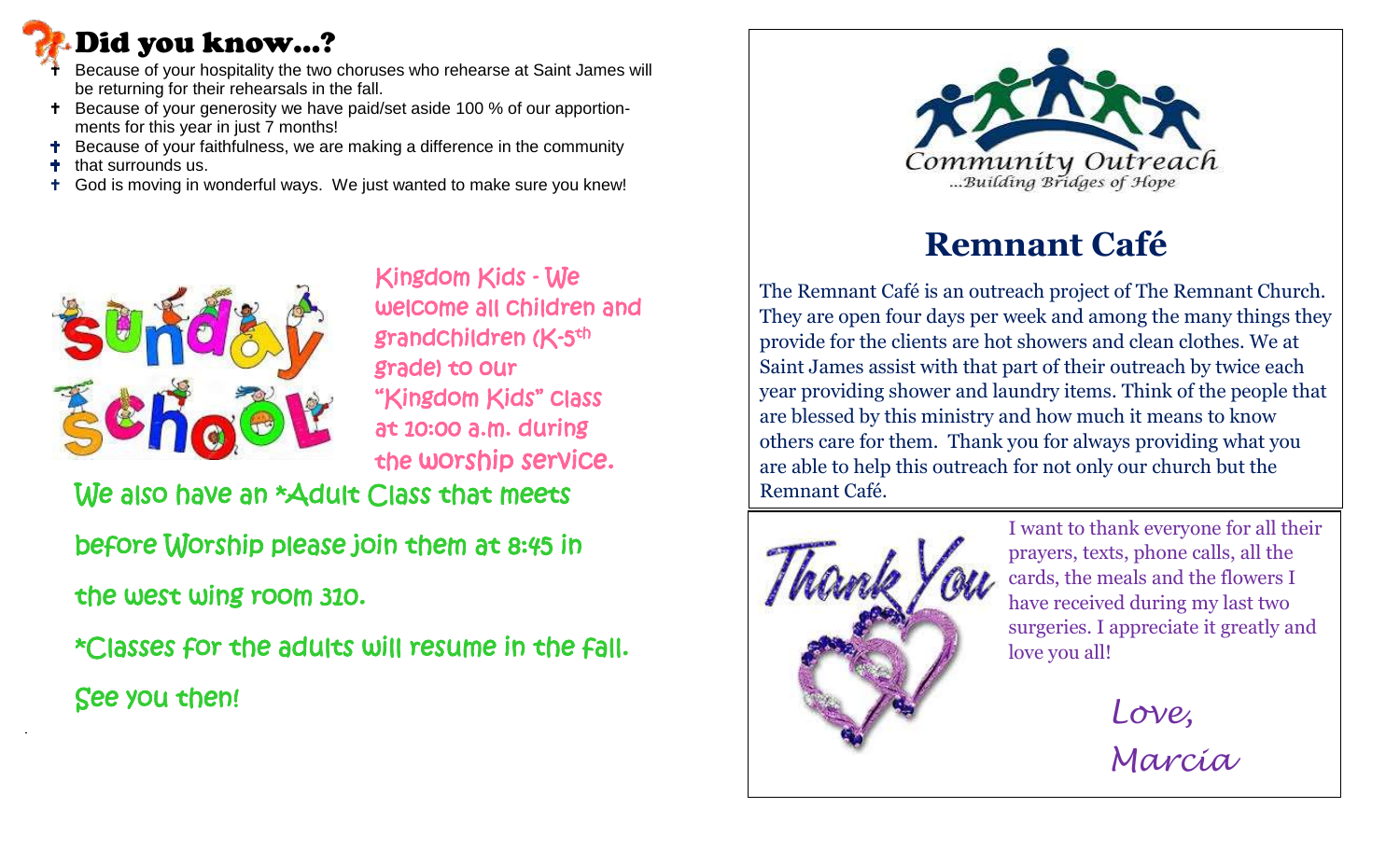# *A thank you from the Florida United Methodist Children's Home*

June 18, 2021



Saint James United Methodist Church 2049 N Honore Ave Sarasota, FL 34235-9138

### Dear Friends

I am excited to congratulate you on reaching your \$12.00 per member goal of giving to the Florida United Methodist Children's Home during 2020. Enclosed you will find your Certificate of Recognition and Appreciation. We hope that, by displaying this certificate in a prominent place around your church, those who have made this achievement possible will get to enjoy and celebrate it!

We at the Children's Home exist as a part of a connection within the Florida Annual Conference, a connection which has enabled a partnership to serve children in need for a very long time. It is an honor to walk alongside pastors and churches in this ministry, and look forward to being able to do so for a long time to come. If a need does arise for a family within your church or ministry context, our admissions team is available to consult with you and can be reached at (386) 668-4774.

The goal for 2021 remains at \$12.00 per member. Contributions may be sent directly to the Children's Home or through the church. We do ask that honorarium and memorial gifts be sent in as quickly as possible, so that we can respond in a timely manner. Since churches remain the primary means of financial support, we ask that you honor the next Fifth Sunday Offering taken on August 30th.

We know that churches around the Conference are involved in various missional efforts. and we are honored that you have continued to support your Children's Home. We would love the opportunity to thank your congregation in person, present a video, speak and/or preach. To schedule a time for this, please call us and we will be happy to do so. Blessings to you, your ministry, and your community.

Sincerely,

F. Frank

Rev. Ryan Frack, MDiv, MSW **Director of Church Relations** Florida United Methodist Children's Home

Enclosure

**UMA** 

A Fund Confirmed





51 Children's Way | Enterprise, FL 32725 | 386.668.4774 phone | 386.668.4486 fax

## **DLT Information**

You are welcome to join a DLT group at any time. If you have not joined a DLT and would like to below are the days and times the DLT groups meet. At this time, they are meeting via Zoom or conference call. Please contact the facilitator for more information on their group.

**Women's group** Monday at 10:00 am, facilitator - Marcia Mulvaney **[marcia.mulvaney@gmail.com](mailto:marcia.mulvaney@gmail.com) Men & Women's group** Tuesday at 2:00 pm, facilitator – Pastor Shirley **via Zoom [revgroom@gmail.com](mailto:revgroom@gmail.com) Men's & Woman's group** Wednesday at 2:00 pm , facilitator - Pastor Shirley **in the library [revgroom@gmail.com](mailto:revgroom@gmail.com) Women's group** Wednesday at 7:15 pm facilitator – Pat Dixon **[pdixon@ringling.edu](mailto:pdixon@ringling.edu) Women's group** Wednesday at 7:15 pm facilitator – Pastor Shirley  **[revgroom@gmail.com](mailto:revgroom@gmail.com) Men & Women's group** Wednesday at 7:15 pm facilitator – Rod Groom **[rod.groom@gmail.com](mailto:rod.groom@gmail.com) Men & Women's group** Thursday at 4:30 pm facilitator – Rod Groom  **[rod.groom@gmail.com](mailto:rod.groom@gmail.com)**  $\overline{a}$ 



## **WEDNESDAY NIGHTS**

**We will worship live and live streaming at 6:30 pm followed by Doing Life Together groups live and/or Zoom at 7:15 pm (If you'd like to join a DLT group and aren't connected yet please contact the office and arrangements will be made to get you connected.) Join us as we center on Jesus.**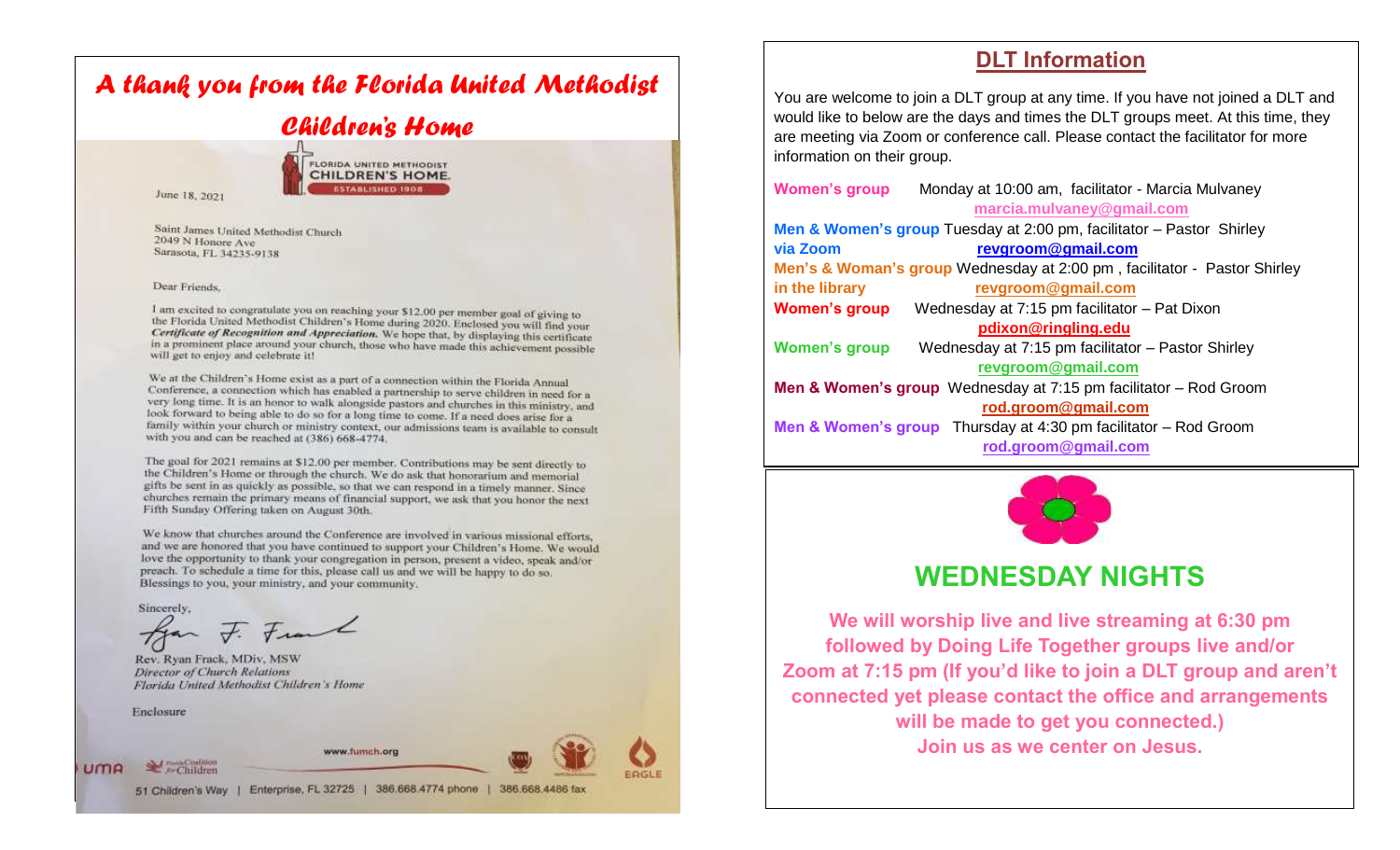

During the month of August, we will be collecting items to help Remnant Café provide showers to those who visit the café and items they launder. We will be doing this rather than providing the Bags of Hope. Below are the items we will collect throughout the month to be delivered after the last Sunday of August.

> **Shampoo Conditioner Body Wash Razors Shave Cream Men's and Women's Socks Men's and Women's Underwear Laundry Soap Dryer Sheets Women's Feminine Products**

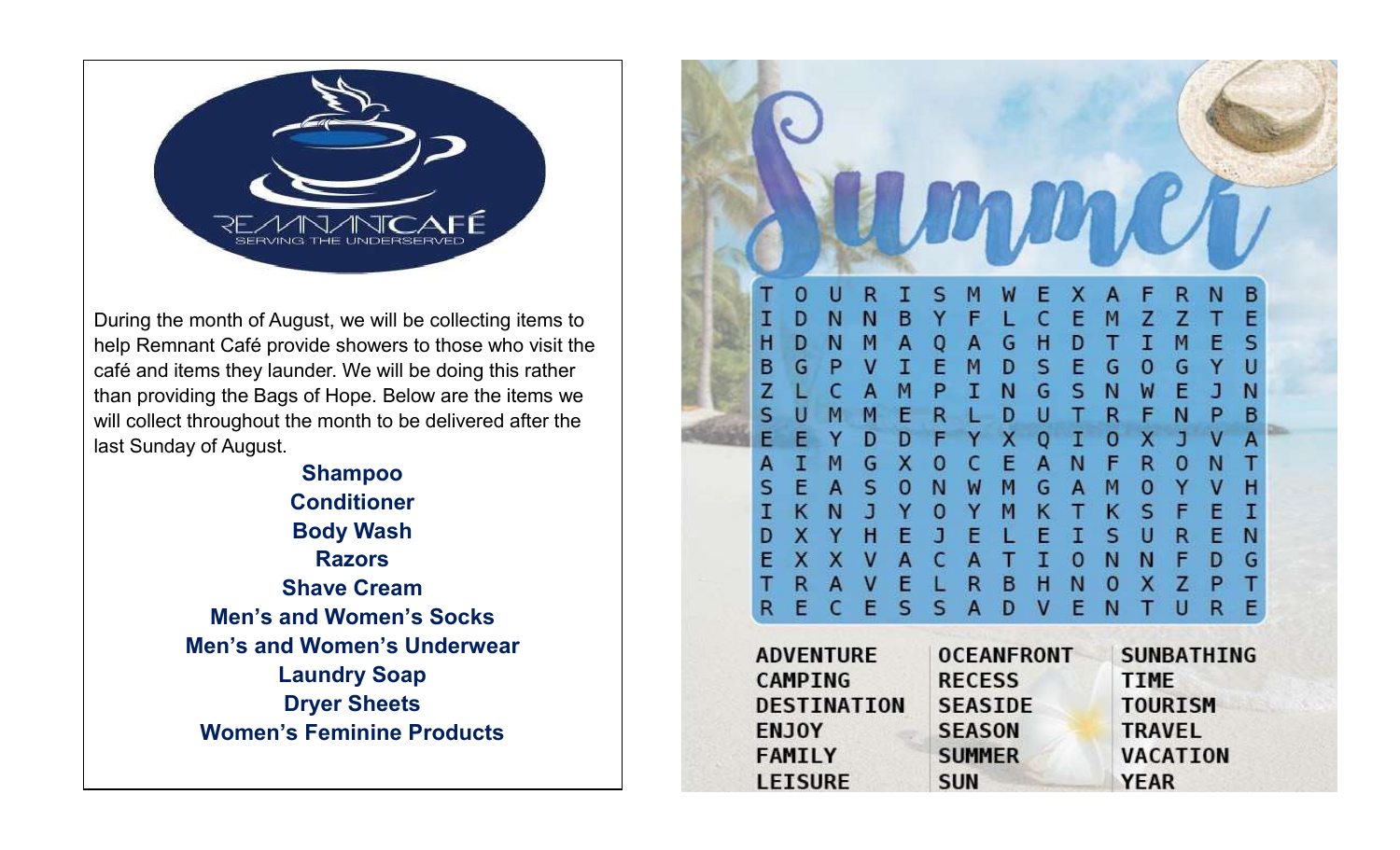

# **August 2021**

| <b>SUNDAY</b>               | <b>MONDAY</b>                                                                                  | <b>TUESDAY</b>                              | <b>WEDNESDAY</b>                                                                                                           | <b>THURSDAY</b>                                         | <b>FRIDAY</b>                  | <b>SATURDAY</b> |
|-----------------------------|------------------------------------------------------------------------------------------------|---------------------------------------------|----------------------------------------------------------------------------------------------------------------------------|---------------------------------------------------------|--------------------------------|-----------------|
| 10:00 Worship Service       | $\mathbf{2}$<br>10:00 Women's DLT<br>7:00 Prayer Gathering<br>7:00 AA                          | 3<br>2:00 DLT Via Zoom                      | 2:00 DLT live (library)<br>6:30 Worship -live & live<br>streaming<br>7:00 DLT's live and/or via<br>Zoom<br>7:00 GA         | 5<br>Office closed<br>4:30 DLT live and/or via<br>Zoom  | 6<br>Office closed<br>7:00 AA  |                 |
| 8<br>10:00 Worship Service  | 9<br>10:00 Women's DLT<br>7:00 Prayer Gathering<br>7:00 AA                                     | 10<br>2:00 DLT Via Zoom<br>6:30 Nominations | 11<br>2:00 DLT live (library)<br>6:30 Worship -live & live<br>streaming<br>7:00 DLT's live and/or via<br>Zoom<br>7:00 GA   | 12<br>Office closed<br>4:30 DLT live and/or via<br>Zoom | 13<br>Office closed<br>7:00 AA | 14              |
| 15<br>10:00 Worship Service | 16<br>10:00 Women's DLT<br>6:30 Leadership Team<br>7:00 Prayer Gathering<br>7:00 AA            | 17<br>2:00 DLT Via Zoom                     | 18<br>2:00 DLT live (library)<br>6:30 Worship -live & live<br>streaming<br>7:00 DLT's live and/or via<br>Zoom<br>7:00 GA   | 19<br>Office closed<br>4:30 DLT live and/or via<br>Zoom | 20<br>Office closed<br>7:00 AA | 21              |
| 22<br>10:00 Worship Service | 23<br>10:00 Women's DLT<br>5:30 Village Oaks<br><b>HOA</b><br>7:00 Prayer Gathering<br>7:00 AA | 24<br>2:00 DLT Via Zoom<br>6:30 Nominations | 25<br>2:00 DLT live (library)<br>6:30 Worship - live & live<br>streaming<br>7:00 DLTs - live and/or via<br>Zoom<br>7:00 GA | 26<br>Office closed<br>4:30 DLT live and/or<br>via Zoom | 27<br>Office closed<br>7:00 AA | 28              |
| 29<br>10:00 Worship Service | 30<br>10:00 Women's DLT<br>7:00 Prayer Gathering<br>7:00 AA                                    | 31<br>2:00 DLT Via Zoom                     |                                                                                                                            |                                                         |                                | 31              |